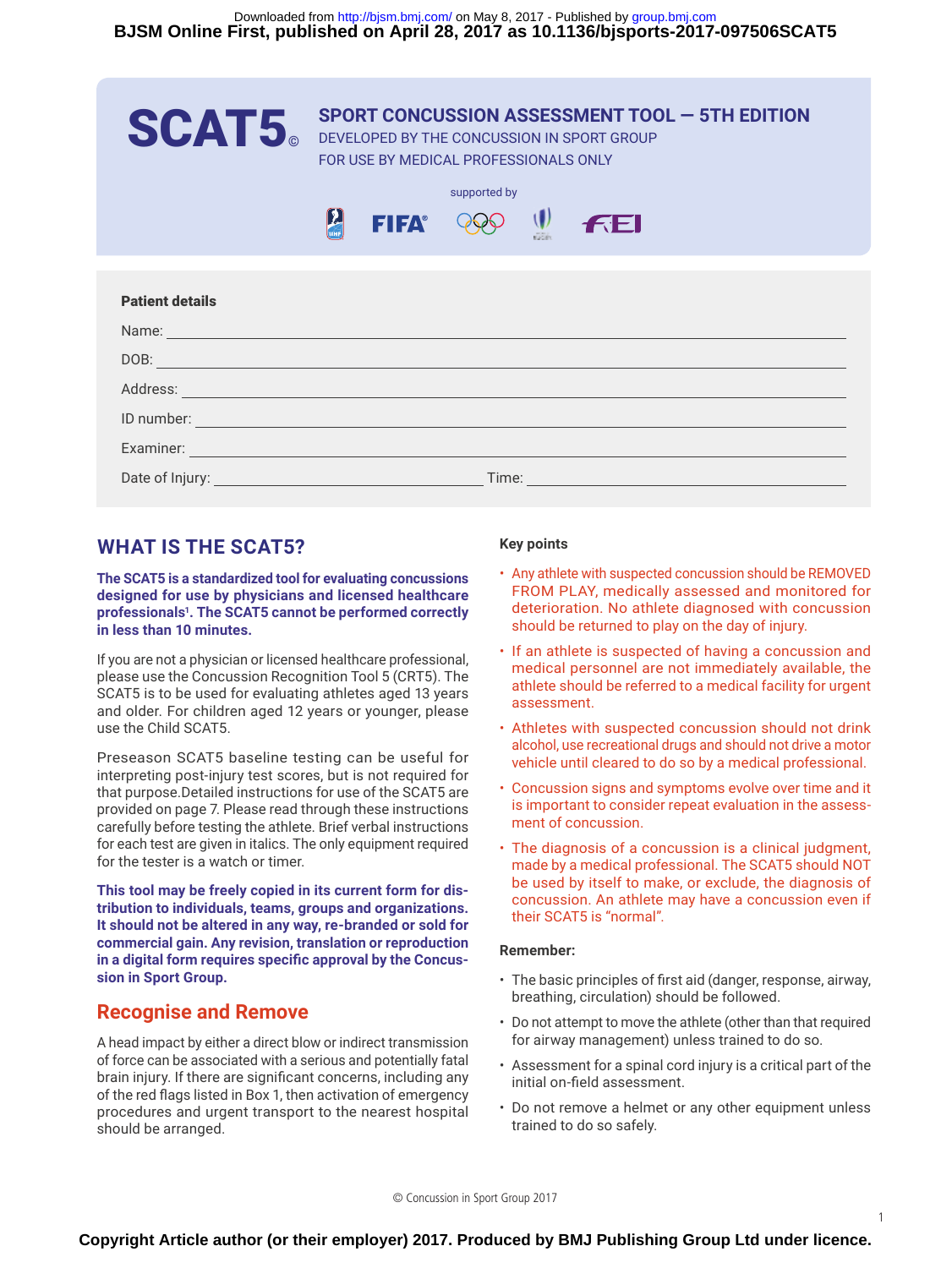## **IMMEDIATE OR ON-FIELD ASSESSMENT**

The following elements should be assessed for all athletes who are suspected of having a concussion prior to proceeding to the neurocognitive assessment and ideally should be done on-field after the first first aid / emergency care priorities are completed.

If any of the "Red Flags" or observable signs are noted after a direct or indirect blow to the head, the athlete should be immediately and safely removed from participation and evaluated by a physician or licensed healthcare professional.

Consideration of transportation to a medical facility should be at the discretion of the physician or licensed healthcare professional.

The GCS is important as a standard measure for all patients and can be done serially if necessary in the event of deterioration in conscious state. The Maddocks questions and cervical spine exam are critical steps of the immediate assessment; however, these do not need to be done serially.

# **STEP 1: RED FLAGS**

## **RED FLAGS:**

- **Neck pain or tenderness**
- **Double vision**
- **Weakness or tingling/ burning in arms or legs**
- **Severe or increasing headache**
- **Loss of consciousness**

**• Seizure or convulsion** 

- **Deteriorating conscious state**
	- **Vomiting**
- **Increasingly restless, agitated or combative**

## **STEP 2: OBSERVABLE SIGNS**

| Observed on Video $\Box$<br>Witnessed $\square$                                             |   |   |
|---------------------------------------------------------------------------------------------|---|---|
| Lying motionless on the playing surface                                                     | Y | N |
| Balance / gait difficulties / motor incoordination: stumbling, slow /<br>laboured movements | Y | N |
| Disorientation or confusion, or an inability to respond appropriately<br>to questions       | Y | N |
| Blank or vacant look                                                                        | Y | N |
| Facial injury after head trauma                                                             | Y | N |

# **STEP 3: MEMORY ASSESSMENT MADDOCKS QUESTIONS2**

*"I am going to ask you a few questions, please listen carefully and give your best effort. First, tell me what happened?"*

#### **Mark Y for correct answer / N for incorrect**

| What venue are we at today?              | Y      | N |
|------------------------------------------|--------|---|
| Which half is it now?                    | Y      | N |
| Who scored last in this match?           | Y      | N |
| What team did you play last week / game? | Y      | N |
| Did your team win the last game?         | $\vee$ | N |

**Note: Appropriate sport-specific questions may be substituted.**

| Name:<br><u> 1989 - Johann Barn, mars eta bainar eta hiri (h. 1989).</u>                                                                                                                                                       |
|--------------------------------------------------------------------------------------------------------------------------------------------------------------------------------------------------------------------------------|
| DOB:                                                                                                                                                                                                                           |
| Address: No. 1996. The Committee of the Committee of the Committee of the Committee of the Committee of the Committee of the Committee of the Committee of the Committee of the Committee of the Committee of the Committee of |
| ID number:<br><u> 1999 - Johann Barnett, mars et al. 1999 - Anna ann an t-Anna ann an t-Anna ann an t-Anna ann an t-Anna ann an</u>                                                                                            |
| Examiner:                                                                                                                                                                                                                      |
| Date:                                                                                                                                                                                                                          |

# **STEP 4: EXAMINATION GLASGOW COMA SCALE (GCS)3**

| <b>Time of assessment</b>       |                |                |                |
|---------------------------------|----------------|----------------|----------------|
| Date of assessment              |                |                |                |
| Best eye response (E)           |                |                |                |
| No eye opening                  | $\mathbf{1}$   | $\mathbf{1}$   | $\mathbf{1}$   |
| Eye opening in response to pain | $\overline{2}$ | $\overline{2}$ | $\mathfrak{p}$ |
| Eye opening to speech           | 3              | 3              | 3              |
| Eyes opening spontaneously      | $\overline{4}$ | $\overline{4}$ | $\overline{4}$ |
| Best verbal response (V)        |                |                |                |
| No verbal response              | $\mathbf{1}$   | $\mathbf{1}$   | $\mathbf{1}$   |
| Incomprehensible sounds         | $\mathfrak{p}$ | $\overline{2}$ | $\overline{2}$ |
| Inappropriate words             | 3              | 3              | 3              |
| Confused                        | 4              | $\overline{4}$ | $\overline{4}$ |
| Oriented                        | 5              | 5              | 5              |
| <b>Best motor response (M)</b>  |                |                |                |
| No motor response               | $\mathbf{1}$   | $\mathbf{1}$   | $\mathbf{1}$   |
| Extension to pain               | $\overline{2}$ | $\mathfrak{D}$ | $\mathfrak{p}$ |
| Abnormal flexion to pain        | 3              | 3              | 3              |
| Flexion / Withdrawal to pain    | $\overline{4}$ | $\overline{4}$ | $\overline{4}$ |
| Localizes to pain               | 5              | 5              | 5              |
| Obeys commands                  | 6              | 6              | 6              |
| Glasgow Coma score (E + V + M)  |                |                |                |

# **CERVICAL SPINE ASSESSMENT**

| Does the athlete report that their neck is pain free at rest?                                         |   | N |
|-------------------------------------------------------------------------------------------------------|---|---|
| If there is NO neck pain at rest, does the athlete have a full<br>range of ACTIVE pain free movement? | V | N |
| Is the limb strength and sensation normal?                                                            |   | N |

## In a patient who is not lucid or fully conscious, a cervical spine injury should be assumed until proven otherwise.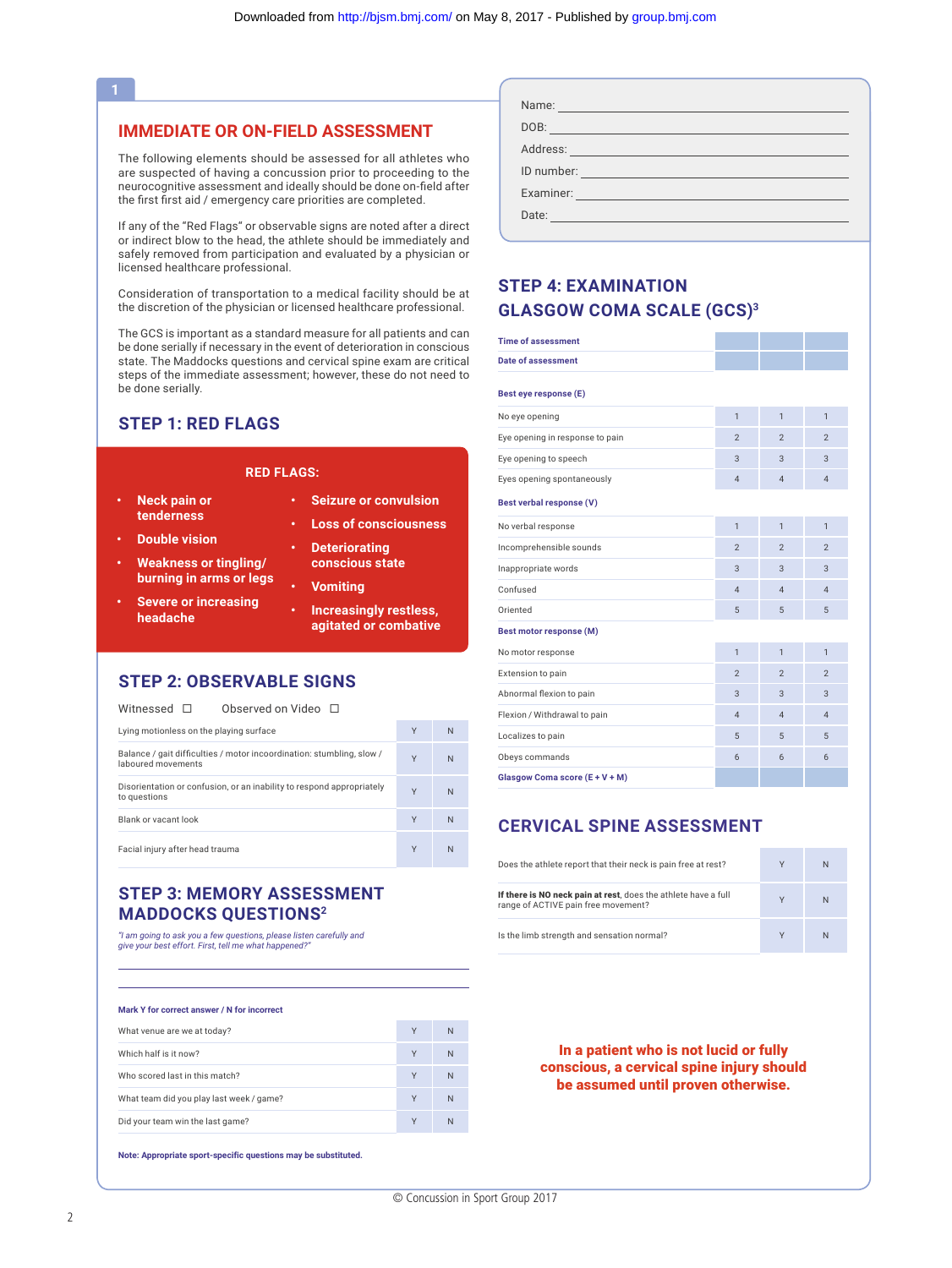# **OFFICE OR OFF-FIELD ASSESSMENT**

Please note that the neurocognitive assessment should be done in a distraction-free environment with the athlete in a resting state.

# **STEP 1: ATHLETE BACKGROUND**

Sport / team / school:

Date / time of injury: \_

Years of education completed:

Age:

Gender: M / F / Other

Dominant hand: left / neither / right

How many diagnosed concussions has the

athlete had in the past?:

When was the most recent concussion?: \_\_

How long was the recovery (time to being cleared to play)

from the most recent concussion?: (days)

## **Has the athlete ever been:**

| Hospitalized for a head injury?                                      | Yes | <b>No</b> |
|----------------------------------------------------------------------|-----|-----------|
| Diagnosed / treated for headache disorder or migraines?              | Yes | <b>No</b> |
| Diagnosed with a learning disability / dyslexia?                     | Yes | <b>No</b> |
| Diagnosed with ADD / ADHD?                                           | Yes | <b>No</b> |
| Diagnosed with depression, anxiety<br>or other psychiatric disorder? | Yes | <b>No</b> |

Current medications? If yes, please list:

| Name:<br><u> 1989 - Johann Harry Barn, mars ar breithinn ar breithinn ar breithinn ar breithinn ar breithinn ar breithinn a</u> |  |
|---------------------------------------------------------------------------------------------------------------------------------|--|
| DOB:                                                                                                                            |  |
| Address:<br>the control of the control of the control of the control of the control of                                          |  |
| ID number:<br><u> 1989 - Johann Barn, mars et al. (b. 1989)</u>                                                                 |  |
| Examiner:                                                                                                                       |  |
| Date:                                                                                                                           |  |

## **STEP 2: SYMPTOM EVALUATION**

The athlete should be given the symptom form and asked to read this instruction<br>paragraph out loud then complete the symptom scale. For the baseline assessment, *the athlete should rate his/her symptoms based on how he/she typically feels and for the post injury assessment the athlete should rate their symptoms at this point in time.* 

**Please Check:** □ Baseline □ Post-Injury

## **Please hand the form to the athlete**

|                                                                             | none           | mild<br>moderate |                          | severe |                |   |                 |
|-----------------------------------------------------------------------------|----------------|------------------|--------------------------|--------|----------------|---|-----------------|
| Headache                                                                    | $\Omega$       | $\mathbf{1}$     | $\overline{2}$           | 3      | $\overline{4}$ | 5 | 6               |
| "Pressure in head"                                                          | $\overline{0}$ | $\overline{1}$   | $\overline{2}$           | 3      | $\overline{4}$ | 5 | 6               |
| Neck Pain                                                                   | $\overline{0}$ | 1                | $\overline{2}$           | 3      | $\overline{4}$ | 5 | 6               |
| Nausea or vomiting                                                          | $\overline{0}$ | $\mathbf{1}$     | $\overline{2}$           | 3      | $\overline{4}$ | 5 | 6               |
| <b>Dizziness</b>                                                            | $\Omega$       | 1                | $\overline{2}$           | 3      | $\overline{4}$ | 5 | 6               |
| <b>Blurred</b> vision                                                       | $\overline{0}$ | $\mathbf{1}$     | $\overline{2}$           | 3      | $\overline{4}$ | 5 | 6               |
| <b>Balance problems</b>                                                     | $\overline{0}$ | $\overline{1}$   | $\overline{2}$           | 3      | $\overline{4}$ | 5 | 6               |
| Sensitivity to light                                                        | $\overline{0}$ | $\mathbf{1}$     | $\overline{2}$           | 3      | $\overline{4}$ | 5 | 6               |
| Sensitivity to noise                                                        | $\overline{0}$ | $\mathbf{1}$     | $\overline{2}$           | 3      | $\overline{4}$ | 5 | 6               |
| Feeling slowed down                                                         | $\overline{0}$ | $\overline{1}$   | $\overline{2}$           | 3      | $\overline{4}$ | 5 | 6               |
| Feeling like "in a fog"                                                     | $\overline{0}$ | $\mathbf{1}$     | $\overline{2}$           | 3      | $\overline{4}$ | 5 | 6               |
| "Don't feel right"                                                          | $\Omega$       | $\mathbf{1}$     | $\overline{2}$           | 3      | $\overline{4}$ | 5 | 6               |
| Difficulty concentrating                                                    | $\overline{0}$ | 1                | $\overline{2}$           | 3      | $\overline{4}$ | 5 | 6               |
| Difficulty remembering                                                      | $\Omega$       | $\mathbf{1}$     | $\mathfrak{p}$           | 3      | $\overline{4}$ | 5 | $6\overline{6}$ |
| Fatigue or low energy                                                       | $\overline{0}$ | 1                | $\overline{\phantom{0}}$ | 3      | $\overline{4}$ | 5 | 6               |
| Confusion                                                                   | $\Omega$       | $\overline{1}$   | $\overline{2}$           | 3      | $\overline{4}$ | 5 | 6               |
| Drowsiness                                                                  | $\overline{0}$ | 1                | $\overline{2}$           | 3      | $\overline{4}$ | 5 | 6               |
| More emotional                                                              | $\overline{0}$ | $\mathbf{1}$     | $\overline{2}$           | 3      | $\overline{4}$ | 5 | 6               |
| Irritability                                                                | $\overline{0}$ | $\overline{1}$   | $\overline{2}$           | 3      | $\overline{4}$ | 5 | 6               |
| Sadness                                                                     | $\overline{0}$ | $\overline{1}$   | $\overline{2}$           | 3      | $\overline{4}$ | 5 | 6               |
| Nervous or Anxious                                                          | $\overline{0}$ | 1                | $\overline{2}$           | 3      | 4              | 5 | 6               |
| Trouble falling asleep<br>(if applicable)                                   | $\overline{0}$ | 1                | $\overline{2}$           | 3      | $\overline{4}$ | 5 | 6               |
| Total number of symptoms:                                                   |                |                  |                          |        |                |   | of 22           |
| Symptom severity score:                                                     |                |                  |                          |        |                |   | of 132          |
| Do your symptoms get worse with physical activity?                          |                |                  |                          |        | Y<br>N         |   |                 |
| Do your symptoms get worse with mental activity?                            |                |                  |                          |        | Y<br>N         |   |                 |
| If 100% is feeling perfectly normal, what<br>percent of normal do you feel? |                |                  |                          |        |                |   |                 |

If not 100%, why?

**Please hand form back to examiner**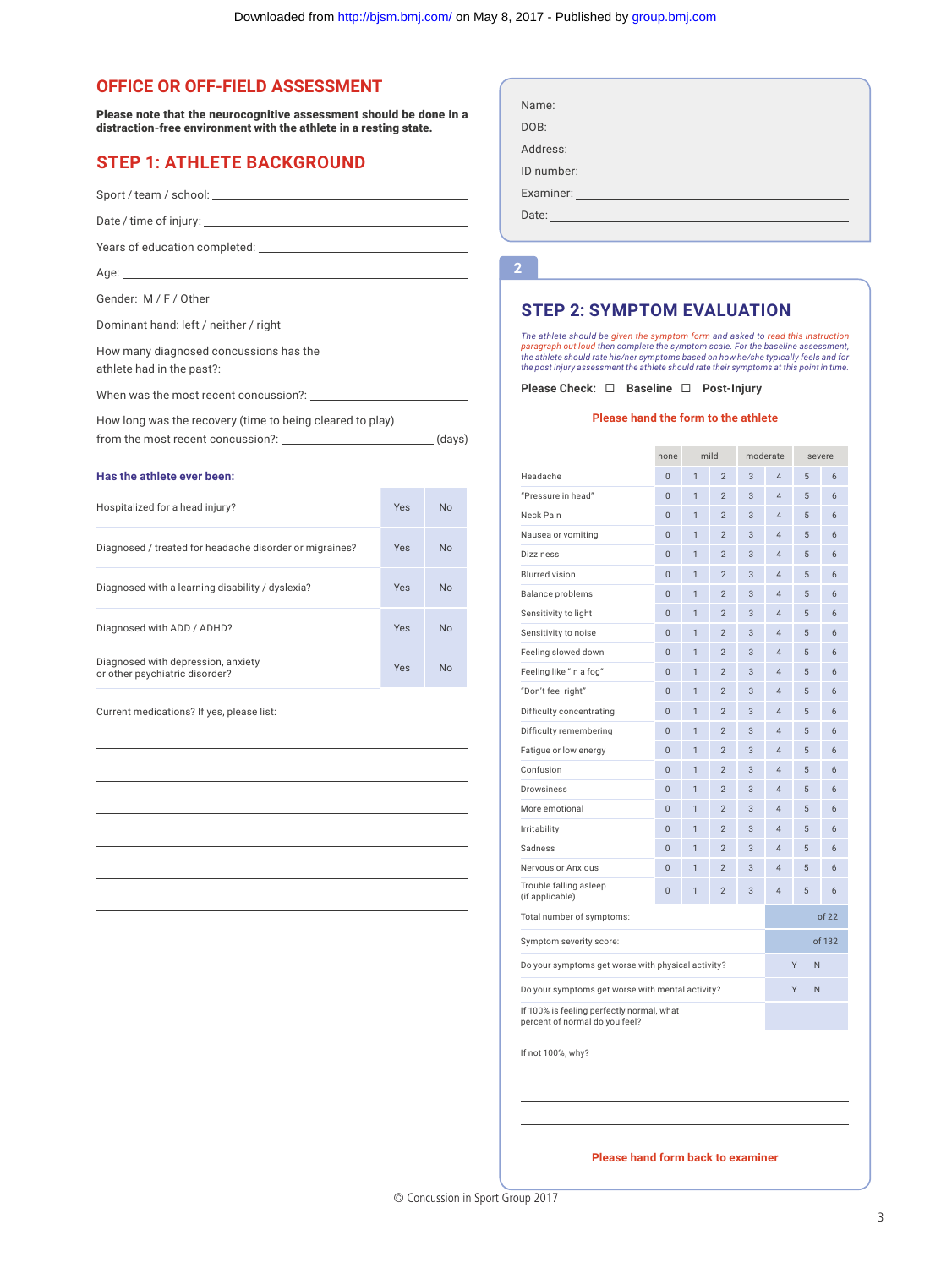**STEP 3: COGNITIVE SCREENING Standardised Assessment of Concussion (SAC)4**

# **ORIENTATION**

| $\Omega$ | 1            |
|----------|--------------|
| $\Omega$ | 1            |
| $\Omega$ | 1            |
| $\Omega$ | 1            |
| $\Omega$ | $\mathbf{1}$ |
|          | of 5         |
|          |              |

# **IMMEDIATE MEMORY**

The Immediate Memory component can be completed using the traditional 5-word per trial list or optionally using 10-words per trial to minimise any ceiling effect. All 3 trials must be administered irrespective of the number correct on the first trial. Administer at the rate of one word per second.

#### Please choose EITHER the 5 or 10 word list groups and circle the specific word list chosen for this test.

*I am going to test your memory. I will read you a list of words and when I am done, repeat back as many words as you can remember, in any order. For Trials 2 & 3: I am going to repeat the same list again. Repeat back as many words as you can remember in any order, even if you said the word before.*

| List                               | Alternate 5 word lists        |        |         |                         |               |  | Score (of 5) |       |
|------------------------------------|-------------------------------|--------|---------|-------------------------|---------------|--|--------------|-------|
|                                    |                               |        |         | Trial 1 Trial 2 Trial 3 |               |  |              |       |
| Α                                  | Finger                        | Penny  | Blanket | Lemon                   | Insect        |  |              |       |
| B                                  | Candle                        | Paper  | Sugar   | Sandwich                | Wagon         |  |              |       |
| C                                  | Baby                          | Monkey | Perfume | Sunset                  | Iron          |  |              |       |
| D                                  | Elbow                         | Apple  | Carpet  | Saddle                  | <b>Bubble</b> |  |              |       |
| E                                  | Jacket                        | Arrow  | Pepper  | Cotton                  | Movie         |  |              |       |
| F                                  | Dollar                        | Honey  | Mirror  | Saddle                  | Anchor        |  |              |       |
|                                    | <b>Immediate Memory Score</b> |        |         |                         |               |  |              | of 15 |
| Time that last trial was completed |                               |        |         |                         |               |  |              |       |

| List |                               |        |         |                                    | Score (of 10) |  |                         |       |
|------|-------------------------------|--------|---------|------------------------------------|---------------|--|-------------------------|-------|
|      | Alternate 10 word lists       |        |         |                                    |               |  | Trial 1 Trial 2 Trial 3 |       |
| G    | Finger                        | Penny  | Blanket | Lemon                              | Insect        |  |                         |       |
|      | Candle                        | Paper  | Sugar   | Sandwich                           | Wagon         |  |                         |       |
| Н    | Baby                          | Monkey | Perfume | Sunset                             | Iron          |  |                         |       |
|      | Elbow                         | Apple  | Carpet  | Saddle                             | Bubble        |  |                         |       |
| ı    | Jacket                        | Arrow  | Pepper  | Cotton                             | Movie         |  |                         |       |
|      | Dollar                        | Honey  | Mirror  | Saddle                             | Anchor        |  |                         |       |
|      | <b>Immediate Memory Score</b> |        |         |                                    |               |  |                         | of 30 |
|      |                               |        |         | Time that last trial was completed |               |  |                         |       |

| Name:                                                                                                                                                                                                                                 |                                                                                                                       |
|---------------------------------------------------------------------------------------------------------------------------------------------------------------------------------------------------------------------------------------|-----------------------------------------------------------------------------------------------------------------------|
| the control of the control of the control of the control of the control of the control of the control of the control of the control of the control of the control of the control of the control of the control of the control<br>DOB: |                                                                                                                       |
| <u> 1989 - Johann John Stein, markin fan it ferstjer fan it ferstjer fan it ferstjer fan it ferstjer fan it fers</u>                                                                                                                  |                                                                                                                       |
| Address: No. 1996. The Manual Manual Manual Manual Manual Manual Manual Manual Manual Manual Manual Manual Manual Ma                                                                                                                  |                                                                                                                       |
| ID number:                                                                                                                                                                                                                            | <u> 1989 - Johann Barn, mars eta inperiodoren erroman erroman erroman erroman erroman erroman erroman erroman err</u> |
| Examiner:                                                                                                                                                                                                                             |                                                                                                                       |
| Date:                                                                                                                                                                                                                                 |                                                                                                                       |

# **CONCENTRATION**

# **DIGITS BACKWARDS**

Please circle the Digit list chosen (A, B, C, D, E, F). Administer at the rate of one digit per second reading DOWN the selected column.

*I am going to read a string of numbers and when I am done, you repeat them back to me in reverse order of how I read them to you. For example, if I say 7-1-9, you would say 9-1-7.*

| Concentration Number Lists (circle one) |                         |                         |   |   |                |
|-----------------------------------------|-------------------------|-------------------------|---|---|----------------|
| List A                                  | List B                  | List <sub>C</sub>       |   |   |                |
| $4 - 9 - 3$                             | $5 - 2 - 6$             | $1 - 4 - 2$             | Y | N | $\overline{0}$ |
| $6 - 2 - 9$                             | $4 - 1 - 5$             | $6 - 5 - 8$             | Y | N | $\mathbf{1}$   |
| $3 - 8 - 1 - 4$                         | $1 - 7 - 9 - 5$         | $6 - 8 - 3 - 1$         | Y | N | $\Omega$       |
| $3 - 2 - 7 - 9$                         | $4 - 9 - 6 - 8$         | $3 - 4 - 8 - 1$         | Y | N | $\mathbf{1}$   |
| $6 - 2 - 9 - 7 - 1$                     | $4 - 8 - 5 - 2 - 7$     | $4 - 9 - 1 - 5 - 3$     | Y | N | $\overline{0}$ |
| $1 - 5 - 2 - 8 - 6$                     | $6 - 1 - 8 - 4 - 3$     | $6 - 8 - 2 - 5 - 1$     | Y | N | $\mathbf{1}$   |
| 7-1-8-4-6-2                             | $8 - 3 - 1 - 9 - 6 - 4$ | $3 - 7 - 6 - 5 - 1 - 9$ | Y | N | $\overline{0}$ |
| $5 - 3 - 9 - 1 - 4 - 8$                 | $7 - 2 - 4 - 8 - 5 - 6$ | $9 - 2 - 6 - 5 - 1 - 4$ | Y | N | $\mathbf{1}$   |
| List D                                  | List E                  | List F                  |   |   |                |
| $7 - 8 - 2$                             | $3 - 8 - 2$             | $2 - 7 - 1$             | Y | N | $\overline{0}$ |
| $9 - 2 - 6$                             | $5 - 1 - 8$             | $4 - 7 - 9$             | Y | N | $\mathbf{1}$   |
| $4 - 1 - 8 - 3$                         | $2 - 7 - 9 - 3$         | $1 - 6 - 8 - 3$         | Y | N | $\Omega$       |
| $9 - 7 - 2 - 3$                         | $2 - 1 - 6 - 9$         | $3 - 9 - 2 - 4$         | Y | N | $\mathbf{1}$   |
| $1 - 7 - 9 - 2 - 6$                     | $4 - 1 - 8 - 6 - 9$     | $2 - 4 - 7 - 5 - 8$     | Y | N | $\Omega$       |
| $4 - 1 - 7 - 5 - 2$                     | $9 - 4 - 1 - 7 - 5$     | $8 - 3 - 9 - 6 - 4$     | Y | N | $\mathbf{1}$   |
|                                         | 2-6-4-8-1-7 6-9-7-3-8-2 | $5 - 8 - 6 - 2 - 4 - 9$ | Y | N | $\overline{0}$ |
| $8 - 4 - 1 - 9 - 3 - 5$                 | 4-2-7-9-3-8             | $3 - 1 - 7 - 8 - 2 - 6$ | Y | N | $\mathbf{1}$   |
|                                         |                         | <b>Digits Score:</b>    |   |   | of 4           |

# **MONTHS IN REVERSE ORDER**

*Now tell me the months of the year in reverse order. Start with the last month and go backward. So you'll say December, November. Go ahead.*

| Dec - Nov - Oct - Sept - Aug - Jul - Jun - May - Apr - Mar - Feb - Jan |      |
|------------------------------------------------------------------------|------|
| <b>Months Score</b>                                                    | of 1 |
| <b>Concentration Total Score (Digits + Months)</b>                     | of 5 |
|                                                                        |      |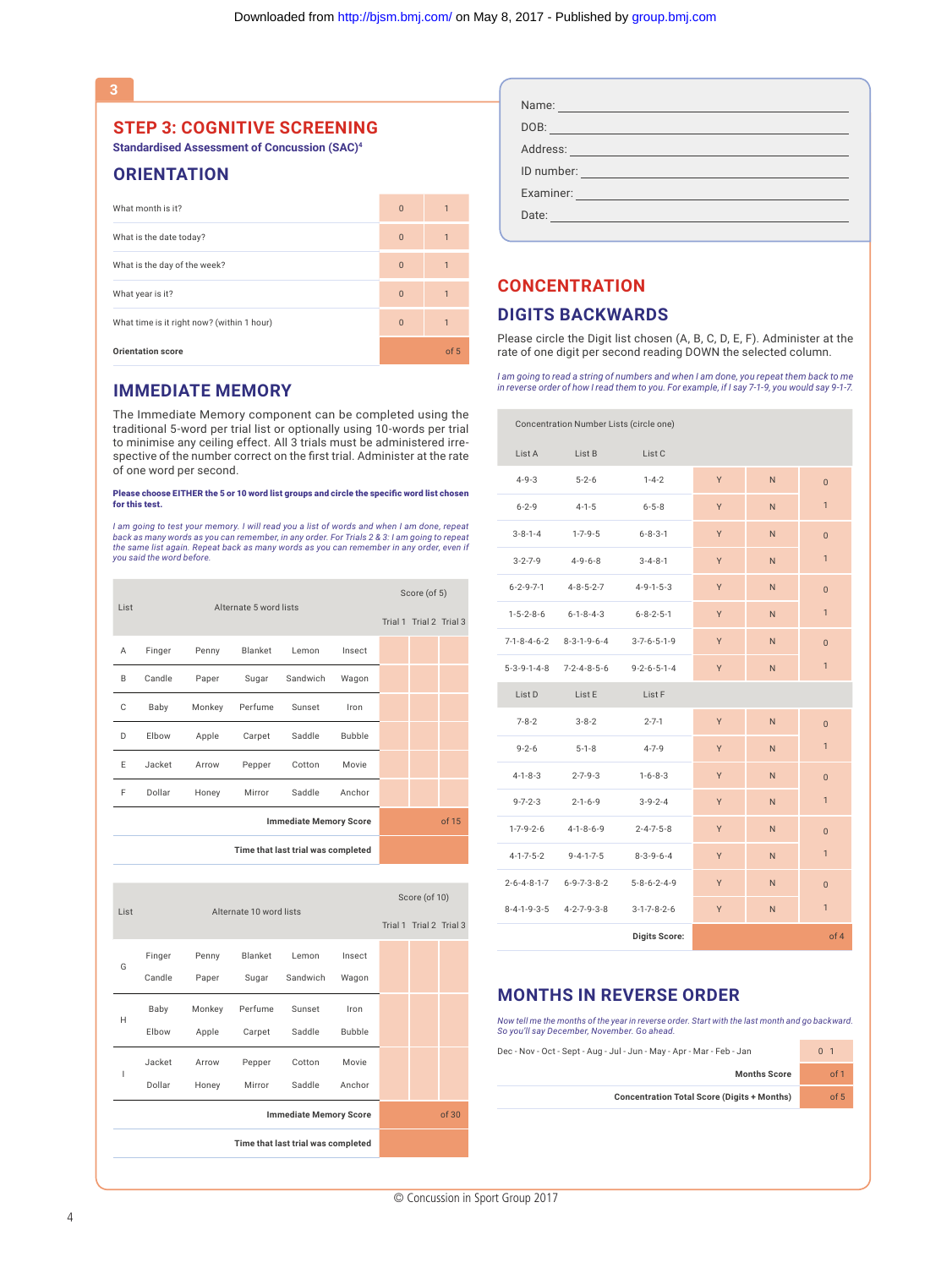#### **4**

# **STEP 4: NEUROLOGICAL SCREEN**

See the instruction sheet (page 7) for details of test administration and scoring of the tests.

| Can the patient read aloud (e.g. symptom check-<br>list) and follow instructions without difficulty?           | γ | N |
|----------------------------------------------------------------------------------------------------------------|---|---|
| Does the patient have a full range of pain-<br>free PASSIVE cervical spine movement?                           | V | N |
| Without moving their head or neck, can the patient look<br>side-to-side and up-and-down without double vision? | v | N |
| Can the patient perform the finger nose<br>coordination test normally?                                         | V | N |
| Can the patient perform tandem gait normally?                                                                  | v | N |

## **BALANCE EXAMINATION**

## **Modified Balance Error Scoring System (mBESS) testing5**

| Which foot was tested<br>(i.e. which is the non-dominant foot)                              | □ Left<br>$\Box$ Right |       |
|---------------------------------------------------------------------------------------------|------------------------|-------|
| Testing surface (hard floor, field, etc.)<br>Footwear (shoes, barefoot, braces, tape, etc.) |                        |       |
| Condition                                                                                   | Errors                 |       |
| <b>Double leg stance</b>                                                                    |                        | of 10 |
| Single leg stance (non-dominant foot)                                                       |                        | of 10 |
| Tandem stance (non-dominant foot at the back)                                               |                        | of 10 |
| <b>Total Errors</b>                                                                         |                        | of 30 |
|                                                                                             |                        |       |

# Name: DOB: Address: ID number: Examiner: William School and Communication of the Communication of the Communication of the Communication of the Communication of the Communication of the Communication of the Communication of the Communication of the Comm Date:

## **STEP 5: DELAYED RECALL:**

The delayed recall should be performed after 5 minutes have elapsed since the end of the Immediate Recall section. Score 1 pt. for each correct response.

*Do you remember that list of words I read a few times earlier? Tell me as many words from the list as you can remember in any order.*

|                                                                                          | <b>Time Started</b> |    |       |
|------------------------------------------------------------------------------------------|---------------------|----|-------|
| Please record each word correctly recalled. Total score equals number of words recalled. |                     |    |       |
|                                                                                          |                     |    |       |
|                                                                                          |                     |    |       |
| Total number of words recalled accurately:                                               | of 5                | or | of 10 |

# **STEP 6: DECISION**

|                                    | Date & time of assessment: |                    |                    |
|------------------------------------|----------------------------|--------------------|--------------------|
| Domain                             |                            |                    |                    |
| Symptom<br>number (of 22)          |                            |                    |                    |
| Symptom severity<br>score (of 132) |                            |                    |                    |
| Orientation (of 5)                 |                            |                    |                    |
| Immediate memory                   | of 15<br>of 30             | of 15<br>of 30     | of 15<br>of 30     |
| Concentration (of 5)               |                            |                    |                    |
| Neuro exam                         | Normal<br>Abnormal         | Normal<br>Abnormal | Normal<br>Abnormal |
| Balance errors (of 30)             |                            |                    |                    |
| <b>Delayed Recall</b>              | of 5<br>of 10              | of 5<br>of 10      | of 5<br>of 10      |

| If the athlete is known to you prior to their injury, are they different from their usual self?<br>$\Box$ Yes $\Box$ No $\Box$ Unsure $\Box$ Not Applicable<br>(If different, describe why in the clinical notes section) |
|---------------------------------------------------------------------------------------------------------------------------------------------------------------------------------------------------------------------------|
| <b>Concussion Diagnosed?</b><br>$\Box$ Yes $\Box$ No $\Box$ Unsure $\Box$ Not Applicable                                                                                                                                  |
| If re-testing, has the athlete improved?<br>$\Box$ Yes $\Box$ No $\Box$ Unsure $\Box$ Not Applicable                                                                                                                      |
| I am a physician or licensed healthcare professional and I have personally<br>administered or supervised the administration of this SCAT5.                                                                                |
|                                                                                                                                                                                                                           |
|                                                                                                                                                                                                                           |
| Title <sup>.</sup>                                                                                                                                                                                                        |

Registration number (if applicable):

Date:

**SCORING ON THE SCAT5 SHOULD NOT BE USED AS A STAND-ALONE METHOD TO DIAGNOSE CONCUSSION, MEASURE RECOVERY OR MAKE DECISIONS ABOUT AN ATHLETE'S READINESS TO RETURN TO COMPETITION AFTER CONCUSSION.**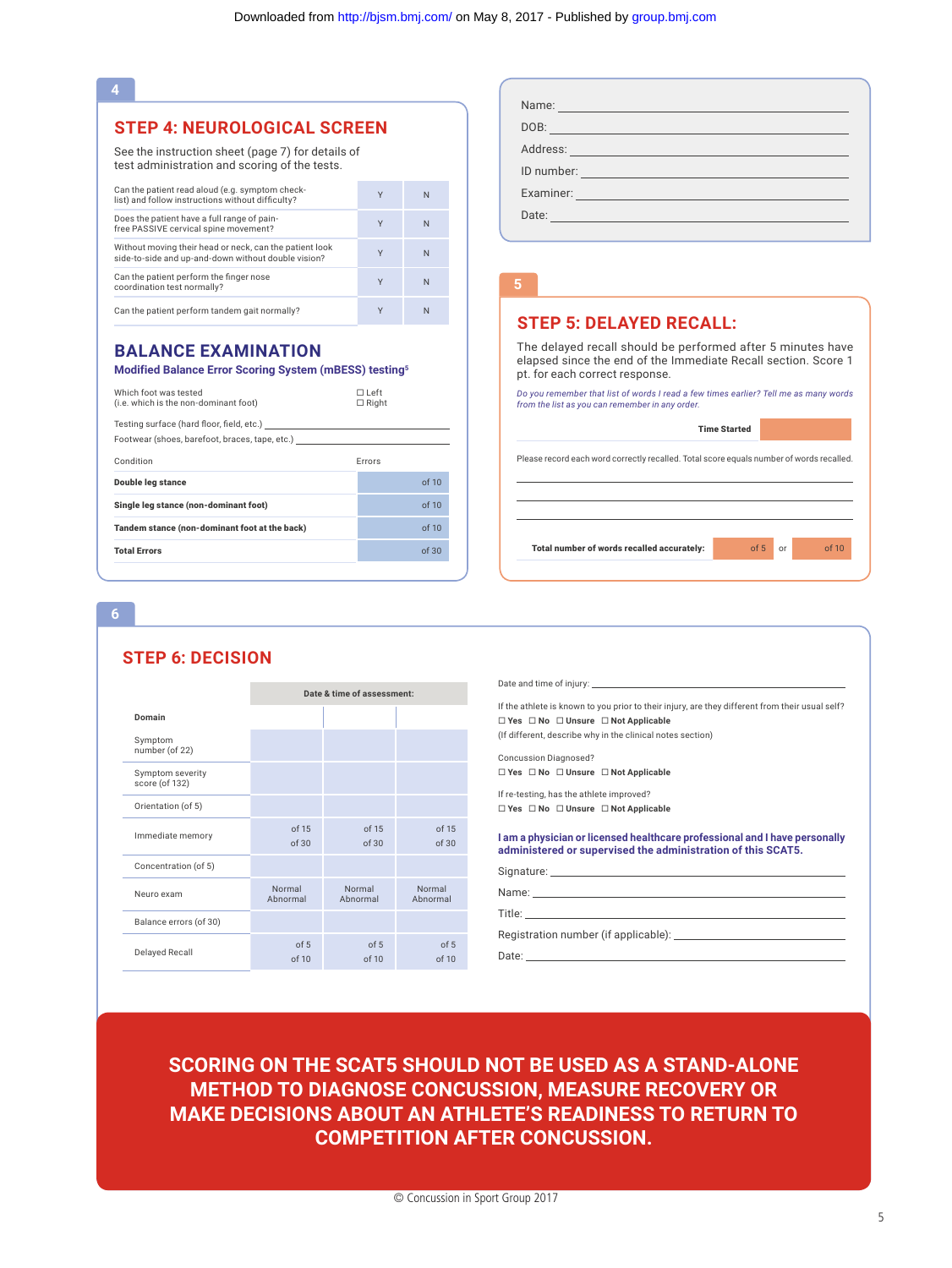| <b>CLINICAL NOTES:</b> |                                                                                                      |  |
|------------------------|------------------------------------------------------------------------------------------------------|--|
|                        |                                                                                                      |  |
|                        | DOB: <u>Andrea Communication of the Communication</u>                                                |  |
|                        | Address: Address: Address: Address: Address: Address: Address: Address: Address: Address: Address: A |  |
|                        | ID number: <u>www.common.common.common.com</u>                                                       |  |
|                        |                                                                                                      |  |
|                        |                                                                                                      |  |
|                        |                                                                                                      |  |
|                        |                                                                                                      |  |
|                        |                                                                                                      |  |
|                        |                                                                                                      |  |
|                        |                                                                                                      |  |
|                        |                                                                                                      |  |
|                        |                                                                                                      |  |
|                        |                                                                                                      |  |
|                        |                                                                                                      |  |
|                        |                                                                                                      |  |
|                        |                                                                                                      |  |
|                        |                                                                                                      |  |
|                        |                                                                                                      |  |
|                        |                                                                                                      |  |
|                        |                                                                                                      |  |
|                        |                                                                                                      |  |
|                        |                                                                                                      |  |
|                        |                                                                                                      |  |
|                        |                                                                                                      |  |
|                        |                                                                                                      |  |

# **CONCUSSION INJURY ADVICE**

## **(To be given to the person monitoring the concussed athlete)**

This patient has received an injury to the head. A careful medical examination has been carried out and no sign of any serious complications has been found. Recovery time is variable across individuals and the patient will need monitoring for a further period by a responsible adult. Your treating physician will provide guidance as to this timeframe.

**If you notice any change in behaviour, vomiting, worsening headache, double vision or excessive drowsiness, please telephone your doctor or the nearest hospital emergency department immediately.**

Other important points:

**Initial rest: Limit physical activity to routine daily activities (avoid exercise, training, sports) and limit activities such as school, work, and screen time to a level that does not worsen symptoms.**

- 1) Avoid alcohol
- 2) Avoid prescription or non-prescription drugs without medical supervision. Specifically:
	- a) Avoid sleeping tablets
	- b) Do not use aspirin, anti-inflammatory medication or stronger pain medications such as narcotics
- 3) Do not drive until cleared by a healthcare professional.
- 4) Return to play/sport requires clearance by a healthcare professional.

**Clinic phone number**: Patient's name: Date / time of injury:

Date / time of medical review:

Healthcare Provider:

© Concussion in Sport Group 2017

Contact details or stamp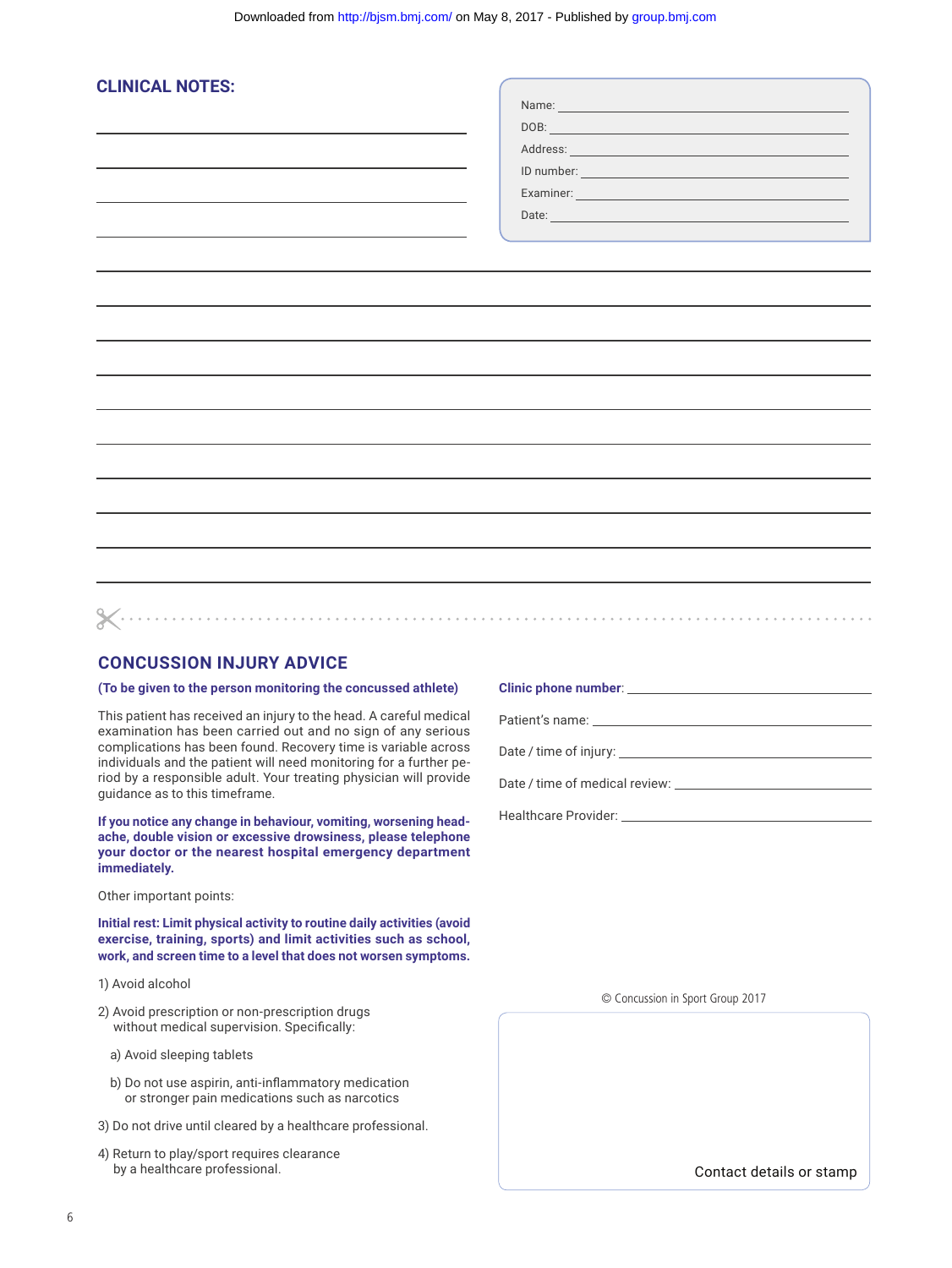# **INSTRUCTIONS**

## **Words in** *Italics* **throughout the SCAT5 are the instructions given to the athlete by the clinician**

## **Symptom Scale**

The time frame for symptoms should be based on the type of test being administered. At baseline it is advantageous to assess how an athlete "typically" feels whereas during the acute/post-acute stage it is best to ask how the athlete feels at the time of testing.

The symptom scale should be completed by the athlete, not by the examiner. In situations where the symptom scale is being completed after exercise, it should be done in a resting state, generally by approximating his/her resting heart rate.

For total number of symptoms, maximum possible is 22 except immediately post injury, if sleep item is omitted, which then creates a maximum of 21.

For Symptom severity score, add all scores in table, maximum possible is 22 x 6 = 132, except immediately post injury if sleep item is omitted, which then creates a maximum of 21x6=126.

## **Immediate Memory**

The Immediate Memory component can be completed using the traditional 5-word per trial list or, optionally, using 10-words per trial. The literature suggests that the Immediate Memory has a notable ceiling effect when a 5-word list is used. In settings where this ceiling is prominent, the examiner may wish to make the task more difficult by incorporating two 5–word groups for a total of 10 words per trial. In this case, the maximum score per trial is 10 with a total trial maximum of 30.

Choose one of the word lists (either 5 or 10). Then perform 3 trials of immediate memory using this list.

Complete all 3 trials regardless of score on previous trials.

*"I am going to test your memory. I will read you a list of words and when I am done, repeat back as many words as you can remember, in any order."* The words must be read at a rate of one word per second.

Trials 2 & 3 MUST be completed regardless of score on trial 1 & 2.

Trials 2 & 3:

*"I am going to repeat the same list again. Repeat back as many words as you can remember in any order, even if you said the word before."*

Score 1 pt. for each correct response. Total score equals sum across all 3 trials. Do NOT inform the athlete that delayed recall will be tested.

#### **Concentration**

## **Digits backward**

Choose one column of digits from lists A, B, C, D, E or F and administer those digits as follows:

Say: *"I am going to read a string of numbers and when I am done, you repeat them back to me in reverse order of how I read them to you. For example, if I say 7-1-9, you would say 9-1-7."* 

Begin with first 3 digit string.

If correct, circle "Y" for correct and go to next string length. If incorrect, circle "N" for the first string length and read trial 2 in the same string length. One point possible for each string length. Stop after incorrect on both trials (2 N's) in a string length. The digits should be read at the rate of one per second.

#### **Months in reverse order**

*"Now tell me the months of the year in reverse order. Start with the last month and go backward. So you'll say December, November ... Go ahead"*

1 pt. for entire sequence correct

## **Delayed Recall**

The delayed recall should be performed after 5 minutes have elapsed since the end of the Immediate Recall section.

*"Do you remember that list of words I read a few times earlier? Tell me as many words from the list as you can remember in any order."* 

Score 1 pt. for each correct response

## **Modified Balance Error Scoring System (mBESS)5 testing**

This balance testing is based on a modified version of the Balance Error Scoring System (BESS)<sup>5</sup>. A timing device is required for this testing.

Each of 20-second trial/stance is scored by counting the number of errors. The examiner will begin counting errors only after the athlete has assumed the proper start position. The modified BESS is calculated by adding one error point for each error during the three 20-second tests. The maximum number of errors for any single condition is 10. If the athlete commits multiple errors simultaneously, only

one error is recorded but the athlete should quickly return to the testing position, and counting should resume once the athlete is set. Athletes that are unable to maintain the testing procedure for a minimum of five seconds at the start are assigned the highest possible score, ten, for that testing condition.

OPTION: For further assessment, the same 3 stances can be performed on a surface of medium density foam (e.g., approximately 50cm x 40cm x 6cm).

#### **Balance testing – types of errors**

| 1. Hands lifted off<br>iliac crest | 3. Step, stumble, or fall                    | 5. Lifting forefoot or heel                  |  |  |
|------------------------------------|----------------------------------------------|----------------------------------------------|--|--|
| 2. Opening eyes                    | 4. Moving hip into > 30<br>degrees abduction | 6. Remaining out of test<br>position > 5 sec |  |  |

*"I am now going to test your balance. Please take your shoes off (if applicable), roll up your pant legs above ankle (if applicable), and remove any ankle taping (if applicable). This test will consist of three twenty second tests with different stances."*

## (a) Double leg stance:

*"The first stance is standing with your feet together with your hands on your hips*  and with your eyes closed. You should try to maintain stability in that position for 20<br>seconds. I will be counting the number of times you move out of this position. I will *start timing when you are set and have closed your eyes."*

#### (b) Single leg stance:

*"If you were to kick a ball, which foot would you use?* [This will be the dominant foot] Now stand on your non-dominant foot. The dominant leg should be held in<br>approximately 30 degrees of hip flexion and 45 degrees of knee flexion. Again, you<br>should try to maintain stability for 20 seconds with your han **eyes closed.** I will be counting the number of times you move out of this position. If *you stumble out of this position, open your eyes and return to the start position and continue balancing. I will start timing when you are set and have closed your eyes."* 

### (c) Tandem stance:

*"Now stand heel-to-toe with your non-dominant foot in back. Your weight should be evenly distributed across both feet. Again, you should try to maintain stability for 20 seconds with your hands on your hips and your eyes closed. I will be counting the number of times you move out of this position. If you stumble out of this position, open your eyes and return to the start position and continue balancing. I will start timing when you are set and have closed your eyes."*

## **Tandem Gait**

Participants are instructed to stand with their feet together behind a starting line (the test is best done with footwear removed). Then, they walk in a forward direction as quickly and as accurately as possible along a 38mm wide (sports tape), 3 metre line with an alternate foot heel-to-toe gait ensuring that they approximate their heel and toe on each step. Once they cross the end of the 3m line, they turn 180 degrees and return to the starting point using the same gait. Athletes fail the test if they step off the line, have a separation between their heel and toe, or if they touch or grab the examiner or an object.

#### **Finger to Nose**

"I am going to test your coordination now. Please sit comfortably on the chair with your eyes open and your arm (either right or left) outstretched (shoulder flexed to 90 degrees and elbow and fingers extended), pointing in front of you. When I give a start signal, I would like you to perform five successive finger to nose repetitions using your index finger to touch the tip of the nose, and then return to the starting position, as quickly and as accurately as possible."

## **References**

- **1.** McCrory et al. Consensus Statement On Concussion In Sport The 5th International Conference On Concussion In Sport Held In Berlin, October 2016. British Journal of Sports Medicine 2017 (available at www.bjsm.bmj.com)
- **2.** Maddocks, DL; Dicker, GD; Saling, MM. The assessment of orientation following concussion in athletes. Clinical Journal of Sport Medicine 1995; 5: 32-33
- **3.** Jennett, B., Bond, M. Assessment of outcome after severe brain damage: a practical scale. Lancet 1975; i: 480-484
- **4.** McCrea M. Standardized mental status testing of acute concussion. Clinical Journal of Sport Medicine. 2001; 11: 176-181
- **5.** Guskiewicz KM. Assessment of postural stability following sport-related concussion. Current Sports Medicine Reports. 2003; 2: 24-30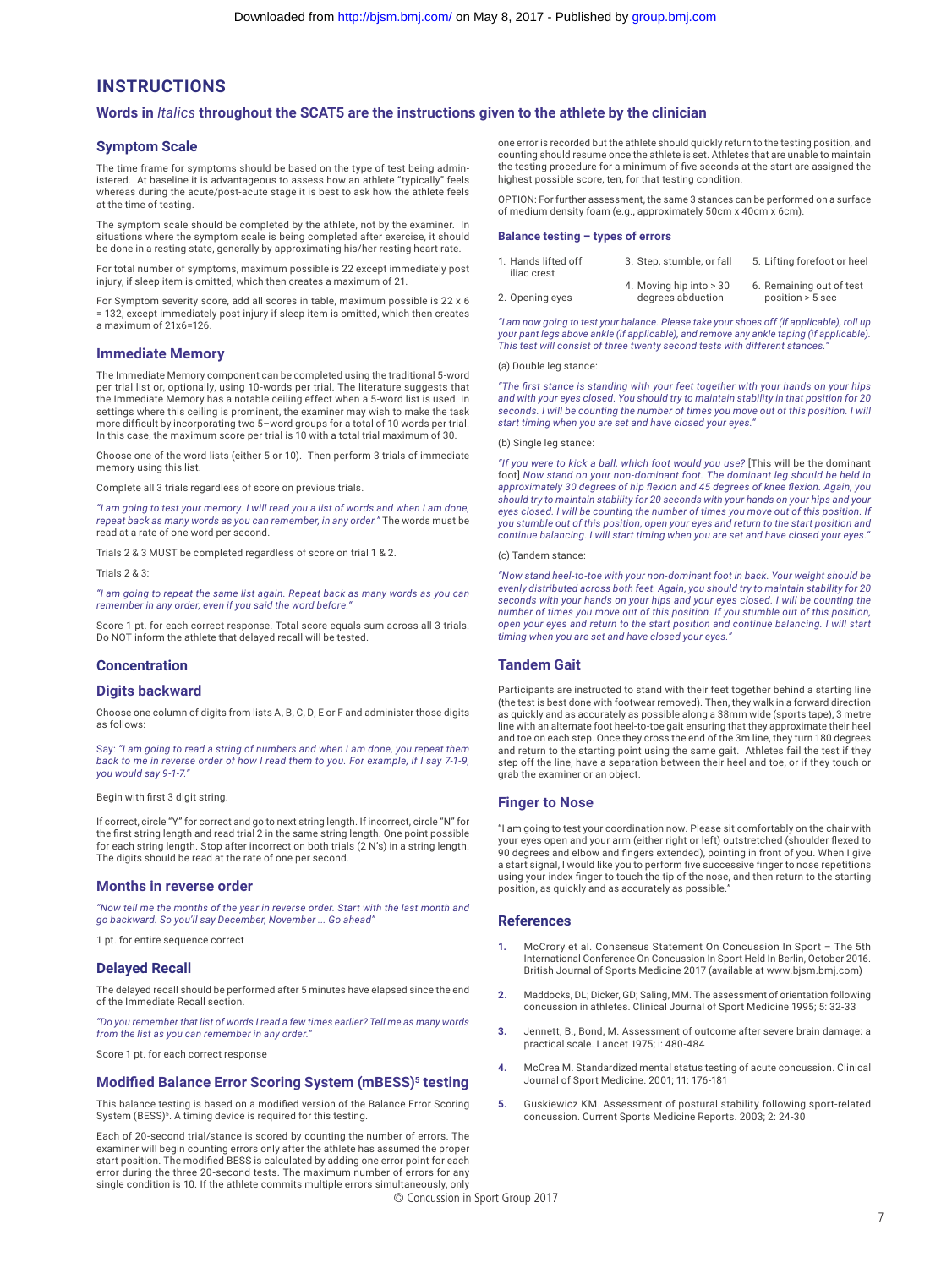# **CONCUSSION INFORMATION**

**Any athlete suspected of having a concussion should be removed from play and seek medical evaluation.**

## **Signs to watch for**

Problems could arise over the first 24-48 hours. The athlete should not be left alone and must go to a hospital at once if they experience:

| • Worsening<br>headache            | • Repeated vomiting              | Weakness or<br>numbness in       |
|------------------------------------|----------------------------------|----------------------------------|
|                                    | • Unusual behaviour              | arms or legs                     |
| Drowsiness or                      | or confusion                     |                                  |
| inability to be<br>awakened        | or irritable                     | • Unsteadiness<br>on their feet. |
|                                    | · Seizures (arms                 |                                  |
| · Inability to<br>recognize people | and legs jerk<br>uncontrollably) | · Slurred speech                 |

**Consult your physician or licensed healthcare professional after a suspected concussion. Remember, it is better to be safe.**

## **Rest & Rehabilitation**

or places

After a concussion, the athlete should have physical rest and relative cognitive rest for a few days to allow their symptoms to improve. In most cases, after no more than a few days of rest, the athlete should gradually increase their daily activity level as long as their symptoms do not worsen. Once the athlete is able to complete their usual daily activities without concussion-related symptoms, the second step of the return to play/sport progression can be started. The athlete should not return to play/sport until their concussion-related symptoms have resolved and the athlete has successfully returned to full school/learning activities.

When returning to play/sport, the athlete should follow a stepwise, **medically managed exercise progression, with increasing amounts of exercise.** For example:

## **Graduated Return to Sport Strategy**

|  | Exercise step                    | <b>Functional exercise</b><br>at each step                                                        | Goal of each step                                                             |
|--|----------------------------------|---------------------------------------------------------------------------------------------------|-------------------------------------------------------------------------------|
|  | 1. Symptom-<br>limited activity  | Daily activities that do<br>not provoke symptoms.                                                 | Gradual reintroduc-<br>tion of work/school<br>activities.                     |
|  | 2. Light aerobic<br>exercise     | Walking or stationary<br>cycling at slow to medium<br>pace. No resistance<br>training.            | Increase heart rate.                                                          |
|  | 3. Sport-specific<br>exercise    | Running or skating drills.<br>No head impact activities.                                          | Add movement.                                                                 |
|  | 4 Non-contact<br>training drills | Harder training drills, e.g.,<br>passing drills. May start<br>progressive resistance<br>training. | Exercise, coor-<br>dination, and<br>increased thinking.                       |
|  | 5. Full contact<br>practice      | Following medical clear-<br>ance, participate in normal<br>training activities.                   | Restore confi-<br>dence and assess<br>functional skills by<br>coaching staff. |
|  | 6. Return to<br>play/sport       | Normal game play.                                                                                 |                                                                               |

In this example, it would be typical to have 24 hours (or longer) for each step of the progression. If any symptoms worsen while exercising, the athlete should go back to the previous step. Resistance training should be added only in the later stages (Stage 3 or 4 at the earliest).

**Written clearance should be provided by a healthcare professional before return to play/sport as directed by local laws and regulations.**

## **Graduated Return to School Strategy**

Concussion may affect the ability to learn at school. The athlete may need to miss a few days of school after a concussion. When going back to school, some athletes may need to go back gradually and may need to have some changes made to their schedule so that concussion symptoms do not get worse. If a particular activity makes symptoms worse, then the athlete should stop that activity and rest until symptoms get better. To make sure that the athlete can get back to school without problems, it is important that the healthcare provider, parents, caregivers and teachers talk to each other so that everyone knows what the plan is for the athlete to go back to school.

## **Note: If mental activity does not cause any symptoms, the athlete may be able to skip step 2 and return to school part-time before doing school activities at home first.**

| <b>Mental Activity</b>                                                | Activity at each step                                                                                                                                                                                           | Goal of<br>each step                                                        |
|-----------------------------------------------------------------------|-----------------------------------------------------------------------------------------------------------------------------------------------------------------------------------------------------------------|-----------------------------------------------------------------------------|
| 1. Daily activities<br>that do<br>not give<br>the athlete<br>symptoms | Typical activities that the athlete<br>does during the day as long as<br>they do not increase symptoms<br>(e.g. reading, texting, screen<br>time). Start with 5-15 minutes at<br>a time and gradually build up. | Gradual<br>return to<br>typical<br>activities.                              |
| 2. School<br>activities                                               | Homework, reading or other<br>cognitive activities outside of<br>the classroom.                                                                                                                                 | Increase<br>tolerance<br>to cognitive<br>work.                              |
| 3 Return to<br>school<br>part-time                                    | Gradual introduction of school-<br>work. May need to start with<br>a partial school day or with<br>increased breaks during the day.                                                                             | Increase<br>academic<br>activities.                                         |
| 4. Return to<br>school<br>full-time                                   | Gradually progress school<br>activities until a full day can be<br>tolerated.                                                                                                                                   | Return to full<br>academic<br>activities and<br>catch up on<br>missed work. |

If the athlete continues to have symptoms with mental activity, some other accomodations that can help with return to school may include:

- Starting school later, only going for half days, or going only to certain classes • Taking lots of breaks during
- More time to finish assignments/tests
- Quiet room to finish assignments/tests
- Not going to noisy areas like the cafeteria, assembly halls, sporting events, music class, shop class, etc.
- class, homework, tests
- No more than one exam/day
- Shorter assignments
- Repetition/memory cues
- Use of a student helper/tutor
- Reassurance from teachers that the child will be supported while getting better

**The athlete should not go back to sports until they are back to school/ learning, without symptoms getting significantly worse and no longer needing any changes to their schedule.**